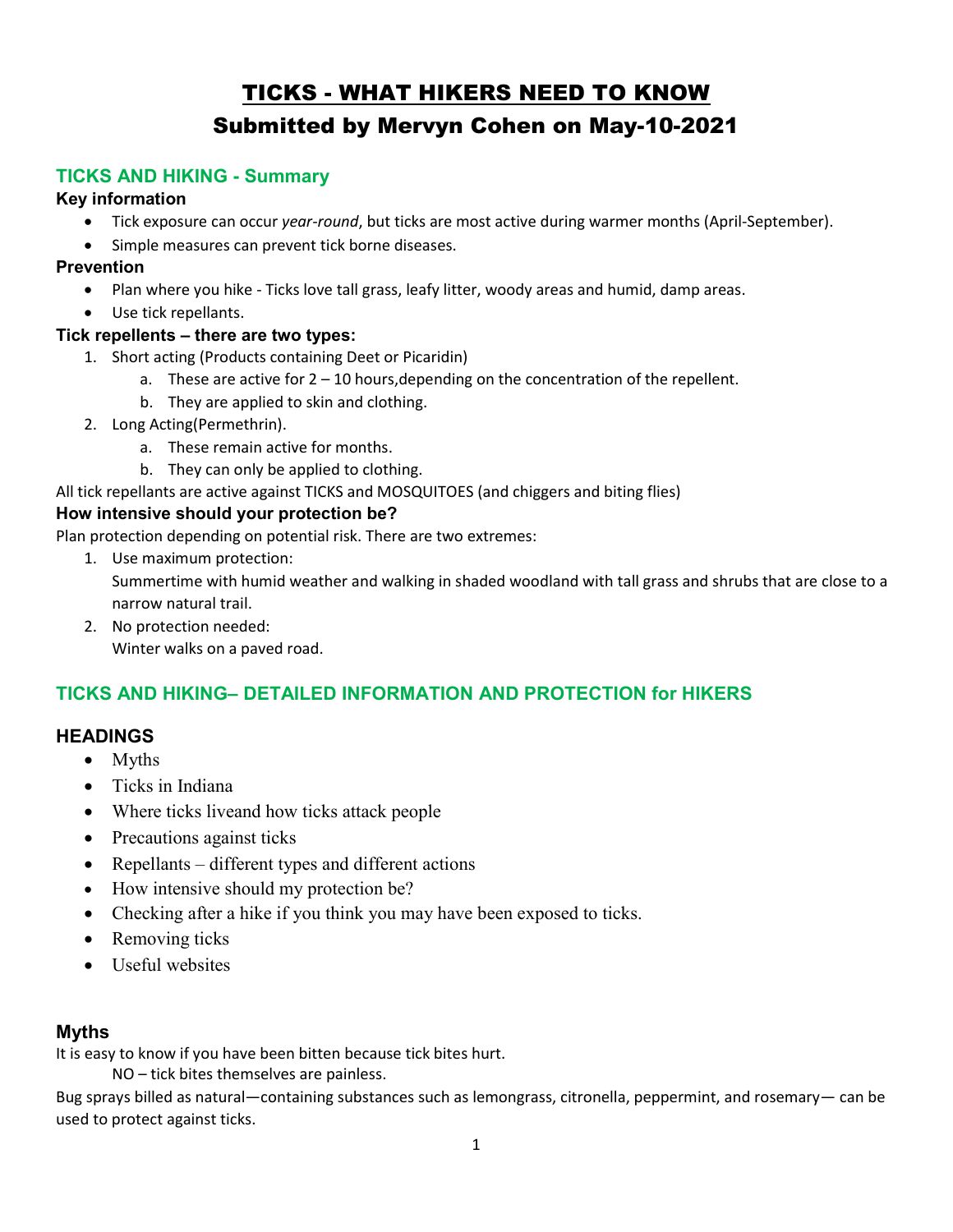NO - Consumer Reports' tests have shown that these products do not perform well.

After a hike in a potential tick area, you only need to look for ticks on exposed skin areas.

NO - once a tick lands on you, it crawls around until it finds an appealing place to bite. All ticks cause disease in humans

NO – 15 tick species are found in Indiana, but only three can cause disease.

Wear a hat to stop ticks jumping on you from trees.

NO - Tickscannot jump or fly, so they just wait for an animal to brush up against whatever they are perched on. Clothing offers complete protection against ticks.

 NO - Ticks can penetrate loosely woven clothing. Ticks can cling to clothing and be carried into the home. Ticks are killed by cold weather.

NO - Ticks are inactive when temperature falls below freezing, but they are not killed.

#### Ticks in Indiana

- 15 tick species are found in Indiana. Only 3 species cause disease in humans.
- In 2019, more than 300 tick-borne disease cases were reported to the Indiana State Department of Health. The most common disease was Lyme disease, followed by ehrlichiosis and Rocky Mountain spotted fever.
- The presence of ticks in residential areas in Indiana is on the rise, according to tick research led by Karo Omodior an assistant professor at Indiana University's School of Public Health.
- Bryan Price, senior vector-borne epidemiologist for the Indiana State Department of Health, also shared some tips on tick protection. Price said staying in the center of trails and avoiding tall grass and shrubs can reduce the chance of encountering ticks.

#### Where ticks live and how ticks attack people

- Although ticks can be found almost anywhere, they likewarm, humid, damp wooded areas with lots of shrubs, tall grasses, weeds, and leaf litter.
- They will often climb grasses and shrubs to come in contact with people walking by. Ticks like to reach out,extend their front legs, and attach onto a passing person for a delicious bloodmeal. Walk in the center of paths.

#### Precautions against ticks

- Plan when and where you hike.
- Wear appropriate clothing.
- Use tick repellants.

#### Tick repellents – different types and different actions

#### There are two types:

They are all active against TICKS and MOSQUITOES (chiggers and biting flies)

- 1. Short acting
	- a. Active ingredients for all the repellants are either DEET or PICARIDIN.
	- b. These are found in commercial products such as OFF, REPEL, SAWYER etc. Read label very carefully.
	- c. Active for only 2 10 hours. The percentage of DEET or PICARIDIN in a repellent determines its protection time, with higher concentrations offering longer protection.
	- d. They are applied to skin and clothing.
- 2. Long Acting
	- a. The only agent is Permethrin. It isthe same chemical used in the delousing shampoos, Nix, and scabies treatment creams.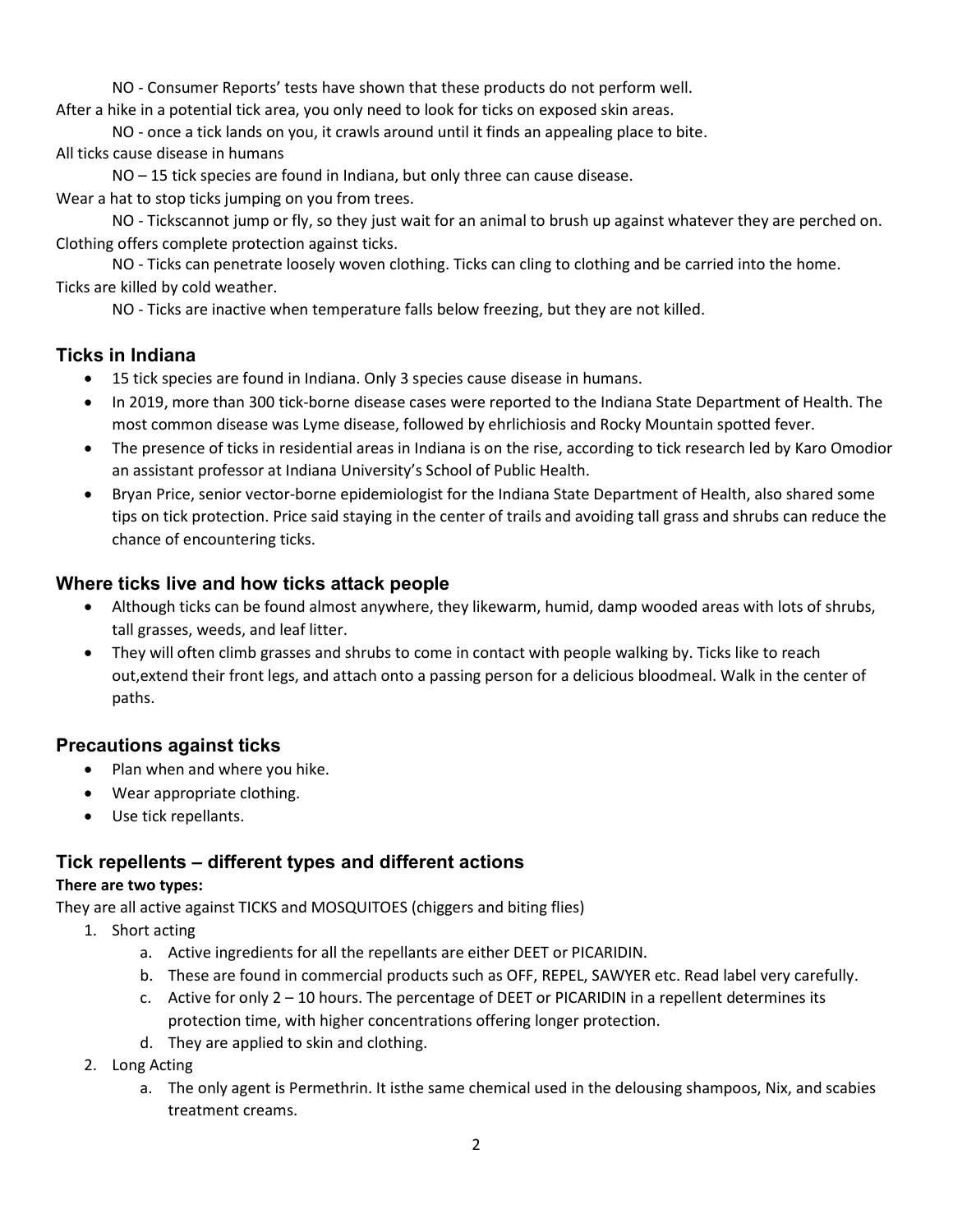- b. Remain active for months.
- c. Can only be applied to clothing. Inactive on skin.

#### Short acting tick repellants

- 1. Pros
	- Versatile. They can be applied to skin and clothes (although they should not be applied under clothes).
	- Can be purchased as lotions, wipes, and aerosol sprays.
	- Inexpensive
- 2. Cons
	- Provides only short-term protection. To get the full benefit you need to apply it every single time you might be exposed to ticks.
	- Deet, but not Picaridin,
		- o Can smell and may feel greasy.
		- o Deetcan damage plastics (think sunglasses, trekking pole grips, etc.). painted or varnished surfaces including automobiles. Deet cannot be removed from these surfaces and any damage is most likely permanent.
		- o Deet candamage synthetic clothing fabrics such as acetate, rayon, spandex. It is not harmful to cotton, wool or nylon.

3. How to use:

- Skin Use just enough repellent to lightly cover but not saturate the skin.If both sunscreen and repellent are being applied, sunscreen should be applied first.
- Clothing Apply to clothing that may come into contact with ticks, including cuffs, sleeve openings, socks and other openings in outer clothing.
- 4. Duration of protection

The percentage of DEET or Picaridin in a repellent determines its protection time.A higher percentage of DEET or Picaridinprovides a longer duration of protection.

A higher percentage concentration of DEET or Picaridin does **NOT** provide more protection.

| concentration | Approximate duration of action |
|---------------|--------------------------------|
| Deet 10%      | About 2 hours                  |
| Deet 30%      | About 5 hours                  |
| Deet 50%      | About 10 hours                 |
| Picaridin 10% | About 2 hours                  |
| Picaridin 20% | Over 5 hours                   |

- "Slow-release" formulas can extend protection time to eight hours or more.
- There is no need to use DEET in a concentration greater than 50%.
- 5. Care when buying:
	- "Off", "Repel" and other manufacturers, all offer their name brand products with Deet and Picaridin. They all give multiple fancy names to the products such as "Woods", "Deep Woods", "Max formula" etc. OFF offers 22 products!

Ignore the fancy marketing names. READ the LABEL.

You only need to know whether the product contains Deet or Picaridin and its concentration.The label tells all.

#### Long-acting tick repellants

- 1. Pros
	- Very long lasting.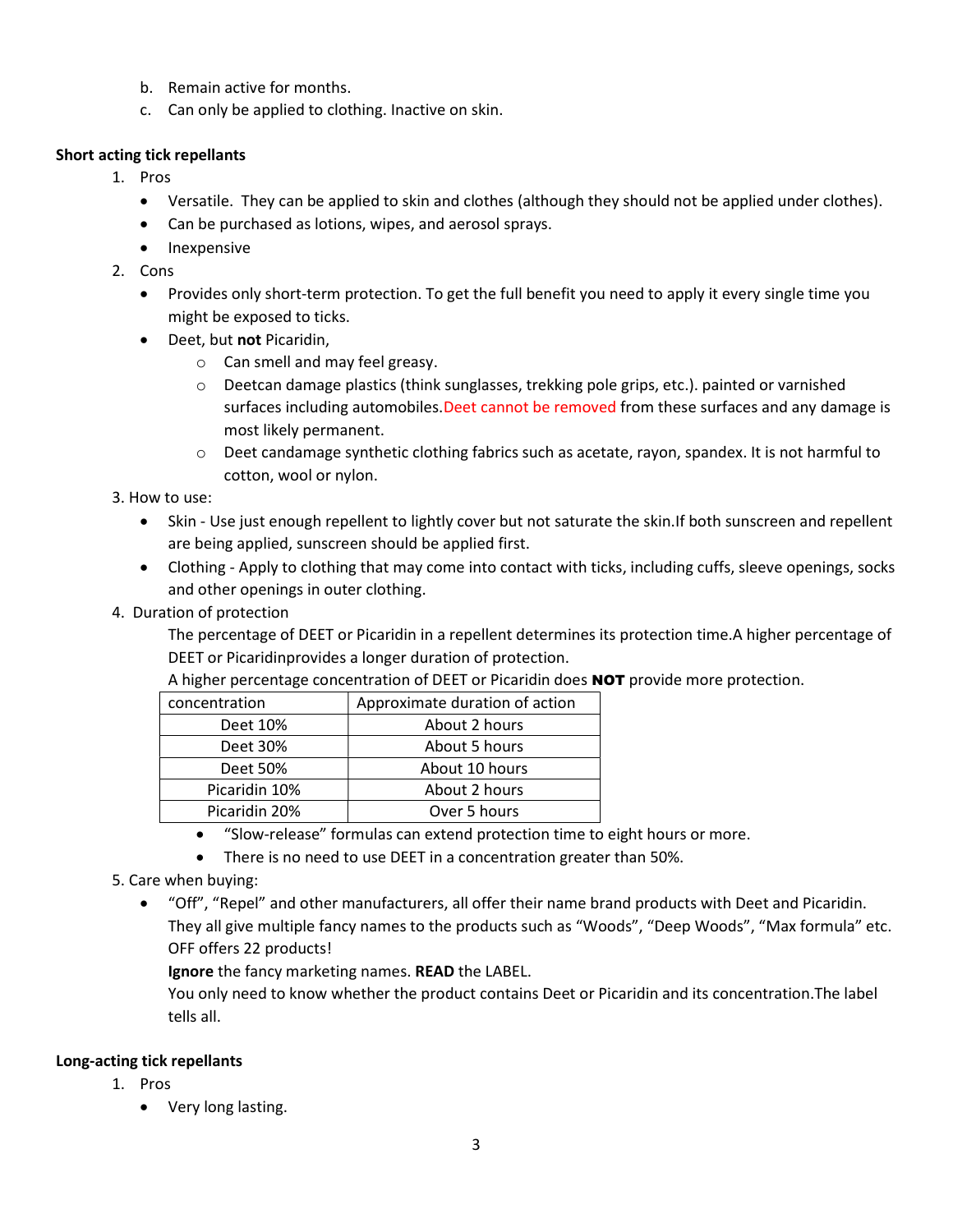- No damage to clothing.
- No smell
- Convenient as clothing does not need any spraying before every hike.

#### 2. Cons

- Need clothing dedicated to hiking.
- Can be relatively expensive.
- Cannot be the only source of protection does not protect exposed skin. Therefore, it must be used with a short acting repellant if any skin is exposed.
- 3. How to use
	- An easy way to avoid tick bites and disease is to wear clothing (shoes, socks, hats, shorts or pants, and shirt) treated with permethrin. You can:
		- o Spray you own outdoor clothing with 0.5% Permethrin.If you treat your own clothes and gear, it's recommended that you take them outside to spray them to avoid inhalation. Clothes should be completely dry before you wear them, which can take 2 to 4 hours. Clothes you treat yourself will lose their protectionafter about 6 washes.
		- $\circ$  Buy commercially treated tick repellent clothes. Insect Shield is the brand name. Protection will last through at least 70 washes.Clothing can be purchased atREI, L.L.Bean, Amazon, www.exofficio.com/bugsaway and www.insectshield.com. Insect Shield will treat your own clothing for about \$8.50

## How intensive should my protection be?

What different levels of protection are available?

- 1. Maximum protection
	- Wear long trousers and long sleeve shirt treated with a long-term repellant (Permethrin)
	- Apply short term repellent (Deet or Picaridin) to exposed skin.
- 2. Medium protection
	- Wear long trousers and long sleeve shirt.
	- Exposed skin treated with short term repellent (Deet or Picaridin)
- 3. Lower protection
	- Apply short term repellent (Deet or Picaridin) to exposed skin.

#### How intensive should your protection be?

There are two extremes. Plan your protection depending on the potential risk.

1. Use maximum protection:

Summertime with humid weather and walking in shaded woodland with tall grass and shrubs close to a narrow natural trail.

2. No protection needed: Winter walks on a paved road.

## Checking after a hike if you think you may have been exposed to ticks.

"When you leave an area suspected of having ticks, be sure to check yourself and family members for ticks when returning inside."

- Check your clothing for ticks.
- Examine gear and pets. Ticks can ride into the home on clothing and pets, then attach to a person later, so carefully examine pets, coats, and daypacks.